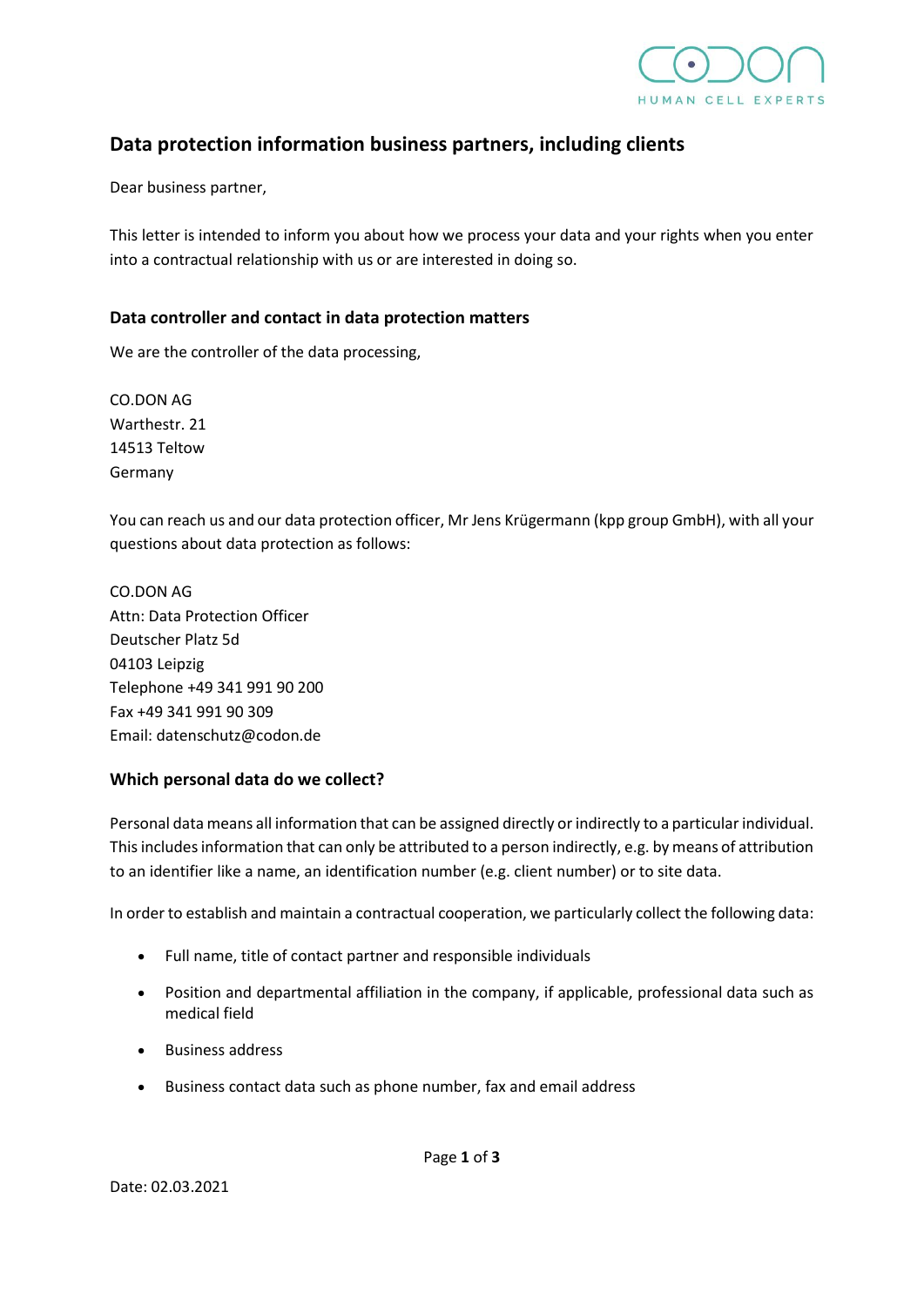

- If relevant, business information is obtained from suppliers and service provider
- Some suppliers and service providers must be audited by us and business records must be inspected, which may contain further personal data

#### **Purpose of collection, use and disclosure of your data**

We only use your data to establish and/or maintain our contractual relationship. Your data are only used and processed within the company for the purposes mentioned above.

We may be working with external partners to whom we may transfer your personal data for the purpose of processing orders. Such external partners are for example logistics and transport service providers, consultants, and IT service providers. However, these external partners are contractually obliged to handle your data with sensitivity. As far as data processing on behalf of a company is concerned, the service providers are prohibited from using your data for their own purposes.

Your data will be processed exclusively in Germany or states within the EU/EEA. If, in rare cases, we commission a service provider outside the EU/EEA to process your personal data, this will only take place if an appropriate level of data protection has been established beforehand.

### **Legal basis for the data processing**

Processing of personal data generally takes place on the basis of Art. 6(1)(b) GDPR. This states that personal data may be processed with regards to the establishment and maintenance of contractual relationships. In addition, the processing of personal data can also be conducted on the basis of Art. 6(1)(c) GDPR, insofar as we have to comply with legal obligations.

#### **What rights do you have?**

You have a right to demand **access** to your personal data stored by CO.DON AG at any time.

In addition, you have a right to the **rectification** of incorrect data, to the **restriction** of processing of excessively processed data and to the **erasure** of personal data that have been processed illegitimately or stored for too long (unless they are subject to statutory retention periods or other reasons mentioned in Art. 17(3) GDPR). Furthermore, you have the right to **transfer** all the data you have provided to us in a common data format (right of data portability), to the extent that you have provided us with data in the context of a consent declaration or the performance of a contract.

If you also have a right to object to individual processing methods, you are notified when the individual methods are described.

To assert your rights, you can approach us by post at the above address and by phone, email or fax.

You also have the right to complain to a data protection authority about our processing of your personal data.